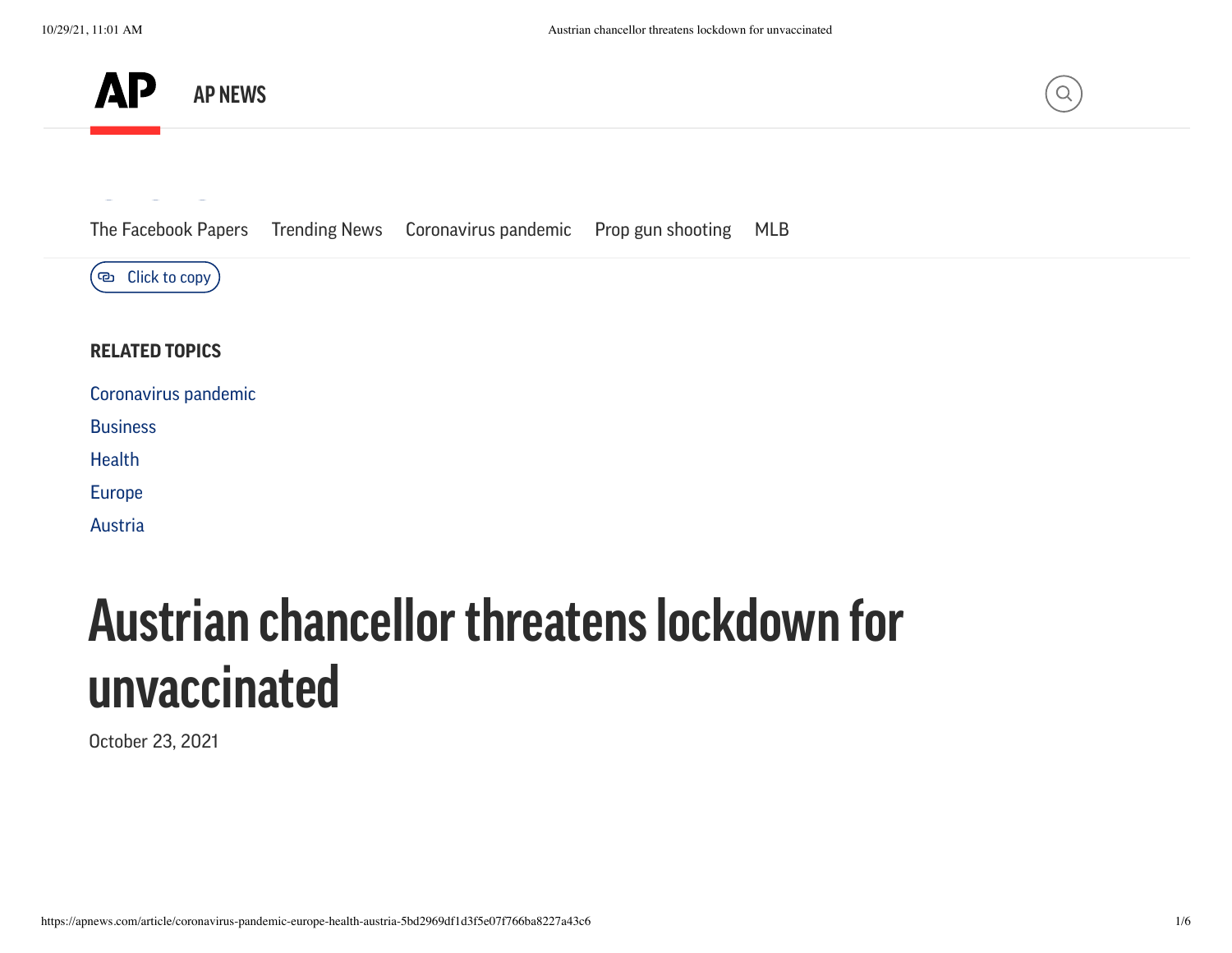**AP NEWS**

#### The [Facebook](https://apnews.com/hub/the-facebook-papers?utm_source=apnewsnav&utm_medium=featured) Papers [Trending](https://apnews.com/hub/trending-news?utm_source=apnewsnav&utm_medium=featured) News [Coronavirus](https://apnews.com/hub/coronavirus-pandemic?utm_source=apnewsnav&utm_medium=featured) pandemic Prop gun [shooting](https://apnews.com/hub/prop-gun-shooting?utm_source=apnewsnav&utm_medium=featured) [MLB](https://apnews.com/hub/mlb?utm_source=apnewsnav&utm_medium=featured)



VIENNA (AP) — Unvaccinated people in Austria could face new lockdown restrictions if coronavirus case numbers continue to rise, Chancellor Alexander Schallenberg said.

The news came after a Friday evening meeting between Schallenberg and state-level leaders